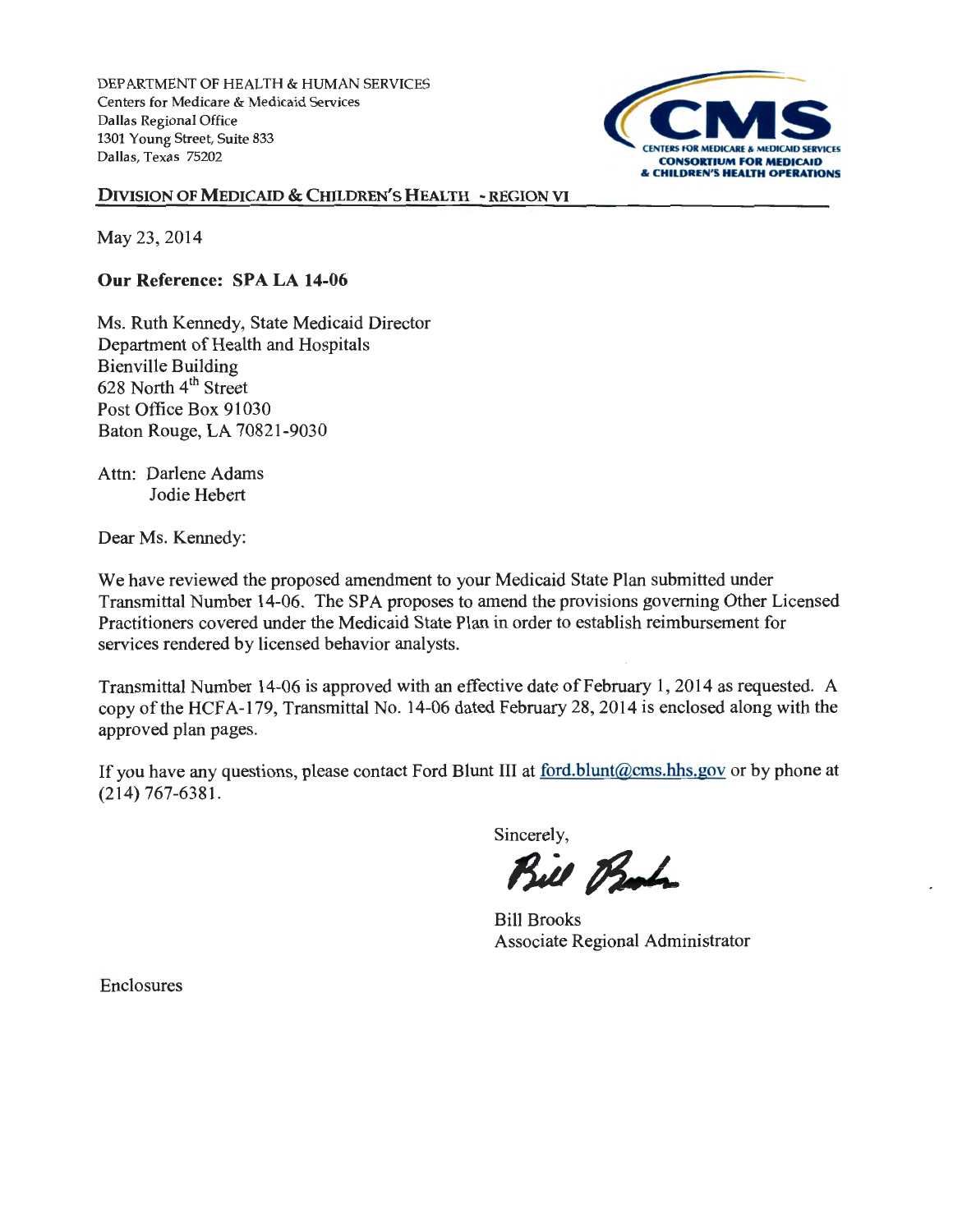| DEPARTMENT OF HEALTH AND HUMAN SERVICES<br>HEALTH CARE FINANCING ADMINISTRATION                                                                                                                                         |                                                                                                                                                                                                                         | <b>FORM APPROVED</b><br>OMB NO. 0938-0193 |
|-------------------------------------------------------------------------------------------------------------------------------------------------------------------------------------------------------------------------|-------------------------------------------------------------------------------------------------------------------------------------------------------------------------------------------------------------------------|-------------------------------------------|
| TRANSMITTAL AND NOTICE OF APPROVAL OF                                                                                                                                                                                   | <b>1. TRANSMITTAL NUMBER:</b>                                                                                                                                                                                           | 2. STATE                                  |
| <b>STATE PLAN MATERIAL</b>                                                                                                                                                                                              | 14-06                                                                                                                                                                                                                   | Louisiana                                 |
| FOR: HEALTH CARE FINANCING ADMINISTRATION                                                                                                                                                                               | 3. PROGRAM IDENTIFICATION: TITLE XIX OF THE<br>SOCIAL SECURITY ACT (MEDICAID)                                                                                                                                           |                                           |
| TO: REGIONAL ADMINISTRATOR                                                                                                                                                                                              | <b>4. PROPOSED EFFECTIVE DATE</b>                                                                                                                                                                                       |                                           |
| HEALTH CARE FINANCING ADMINISTRATION<br>DEPARTMENT OF HEALTH AND HUMAN SERVICES                                                                                                                                         | February 1, 2014                                                                                                                                                                                                        |                                           |
| 5. TYPE OF PLAN MATERIAL (Check One):                                                                                                                                                                                   |                                                                                                                                                                                                                         |                                           |
| <b>NEW STATE PLAN</b><br>AMENDMENT TO BE CONSIDERED AS NEW PLAN<br>COMPLETE BLOCKS 6 THRU 10 IF THIS IS AN AMENDMENT (Separate Transmittal for each amendment)                                                          |                                                                                                                                                                                                                         | <b>S</b> AMENDMENT                        |
| 6. FEDERAL STATUTE/REGULATION CITATION:                                                                                                                                                                                 | 7. FEDERAL BUDGET IMPACT:                                                                                                                                                                                               |                                           |
| 42 CFR 440.60, Subpart A                                                                                                                                                                                                | a. FFY 2014<br>$b. FFY$ 2015                                                                                                                                                                                            | \$9,570.44<br>\$14,717.27                 |
| 8. PAGE NUMBER OF THE PLAN SECTION OR ATTACHMENT:                                                                                                                                                                       | 9. PAGE NUMBER OF THE SUPERSEDED PLAN<br>SECTION OR ATTACHMENT (If Applicable):                                                                                                                                         |                                           |
| Attachment 3.1-A, Item 4b, Pages 20, 21 and 22                                                                                                                                                                          | <b>None (New Pages)</b>                                                                                                                                                                                                 |                                           |
| Attachment 4.19-B Item 4b, Page 10                                                                                                                                                                                      | <b>None (New Page)</b>                                                                                                                                                                                                  |                                           |
| GOVERNOR'S OFFICE REPORTED NO COMMENT<br>COMMENTS OF GOVERNOR'S OFFICE ENCLOSED<br>NO REPLY RECEIVED WITHIN 45 DAYS OF SUBMITTAL<br>12. SIGNATURE OF STATE AGENCY OFFICIAL:<br>13 <b>PAPED NAM</b><br>Kathy H. Kliebert | $\boxtimes$ OTHER, AS SPECIFIED:<br>The Governor does not review state plan material.<br>16. RETURN TO:<br>J. Ruth Kennedy, Medicaid Director<br><b>State of Louisiana</b><br><b>Department of Health and Hospitals</b> |                                           |
| 14. TITLE:                                                                                                                                                                                                              | 628 N. $4th$ Street                                                                                                                                                                                                     |                                           |
| <b>Secretary</b>                                                                                                                                                                                                        | PO Box 91030                                                                                                                                                                                                            |                                           |
| 15. DATE SUBMITTED:<br><b>March 3, 2014</b>                                                                                                                                                                             | Baton Rouge, LA 70821-9030                                                                                                                                                                                              |                                           |
| FOR REGIONAL OFFICE USE ONLY                                                                                                                                                                                            |                                                                                                                                                                                                                         |                                           |
| 17. DATE RECEIVED:<br>28 February, 2014                                                                                                                                                                                 | 18. DATE APPROVED:<br>23 May, 2014                                                                                                                                                                                      |                                           |
| PLAN APPROVED - ONE COPY ATTACHED<br>19. EFFECTIVE DATE OF APPROVED MATERIAL:                                                                                                                                           | 20. SIGNAT                                                                                                                                                                                                              |                                           |
| 1 February, 2014                                                                                                                                                                                                        |                                                                                                                                                                                                                         |                                           |
|                                                                                                                                                                                                                         | Bul V                                                                                                                                                                                                                   | CIAL:                                     |
| 21. TYPED NAME:<br>Bill Brooks                                                                                                                                                                                          | 22. TITLE: Associate Regional Administrator                                                                                                                                                                             |                                           |
|                                                                                                                                                                                                                         | Div of Medicaid and Children's Health                                                                                                                                                                                   |                                           |
| 23. REMARKS:<br>The State requests pen and ink changes to Block 8 and 10 as per e-mail dated 5/9/14. Block 10 should                                                                                                    |                                                                                                                                                                                                                         |                                           |
| read, " The SPA proposes to amend the provisions governing Other Licensed Practitioners covered                                                                                                                         |                                                                                                                                                                                                                         |                                           |
| under the Medicaid State Plan in order to establish reimbursement for services rendered by licensed                                                                                                                     |                                                                                                                                                                                                                         |                                           |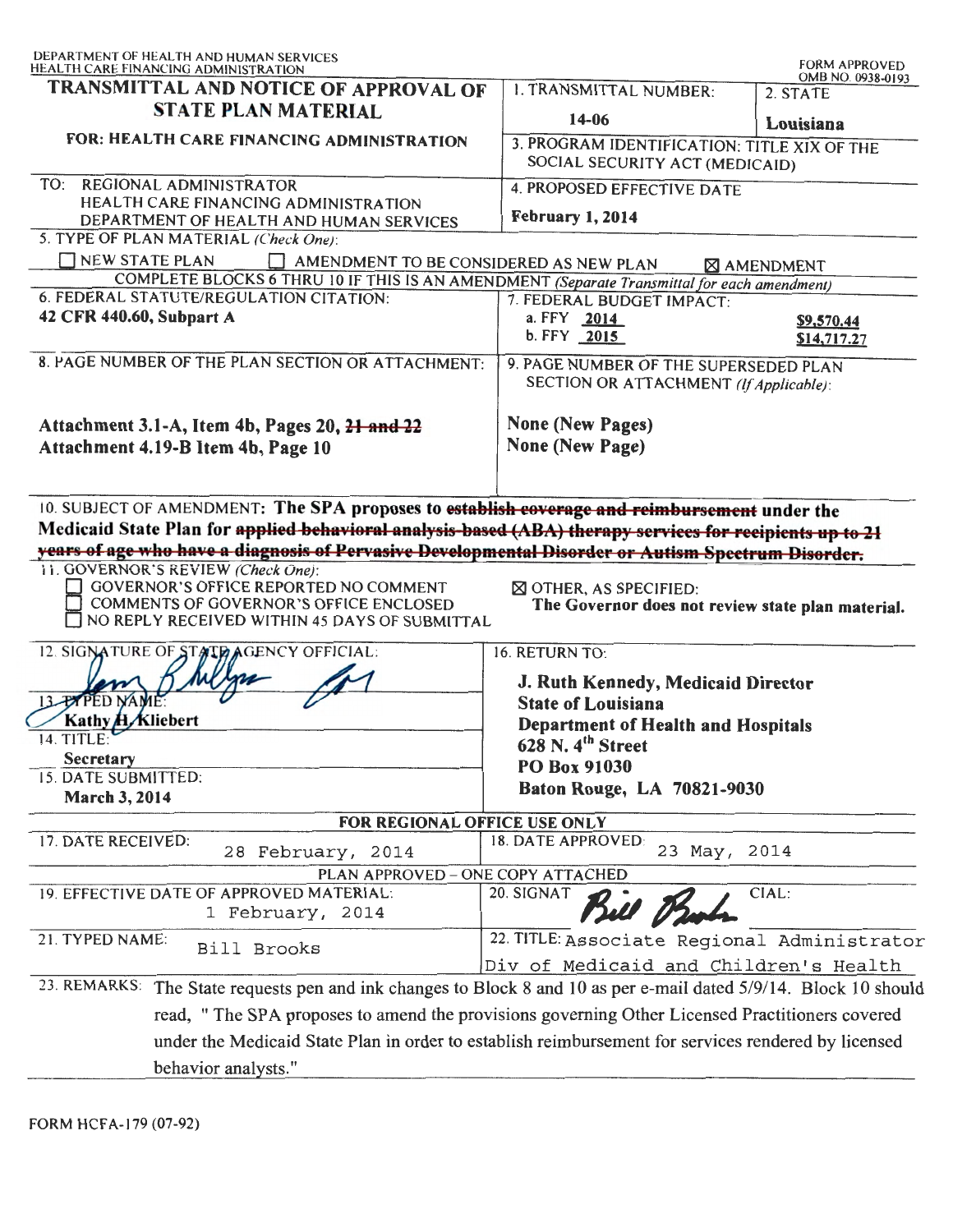# STATE OF LOUISIANA

AMOUNT, DURATION, AND SCOPE OF MEDICAL AND REMEDIAL CARE AND SERVICES PROVIDED LIMITATIONS ON THE AMOUNT, DURATION, AND SCOPE OF CERTAIN ITEMS OF PROVIDED MEDICAL AND REMEDIAL CARE AND SERVICES ARE DESCRIBED AS FOLLOWS:

Medical and Remedial Care and Services Item 4.b, (Cont'd)

42 CFR 440.60 - Other Licensed Practitioners

# **Licensed Behavior Analyst**

**State: Louisiana Date Received: 28 February, 2014 Date Approved: 23 May, 2014 Date Effective: 1 February, 2014 Transmittal Number: 14-06** 

A. The Medicaid Program shall provide coverage for, and payment to, licensed behavior analysts for services provided within their scope of practice. Licensed behavior analyst shall be reimbursed for Medicaid covered therapy services that are medically necessary, prior authorized by the Medicaid Program or its designee, and delivered in accordance with the recipient's treatment plan.

Licensed behavior analysts shall provide supervision to certified assistant behavior analysts and registered line technicians. Supervision is included in the State's Scope of Practice Act for licensed behavior analysts and they shall assume professional responsibility for the services rendered by an unlicensed practitioner.

- B. Provider Qualifications
	- **1.** Licensed behavior analysts shall:
		- a. be licensed by the Louisiana Behavior Analyst Board;
		- b. be covered by professional liability insurance in the amount designated by the State;
		- c. have no sanctions or disciplinary actions on their Board Certified Behavior Analyst or Board Certified Behavior Analyst-Doctoral certification and/or state licensure;
		- d. not have Medicare/Medicaid sanctions or be excluded from participation in federally-funded programs; and
		- e. have a completed criminal background check according to the State's requirements.
	- 2. Certified assistant behavior analysts shall:
		- a. be certified by the Louisiana Behavior Analyst Board;
		- b. work under the supervision of a licensed behavior analyst, with the supervisory relationship documented in writing;
		- c. have no sanctions or disciplinary actions, if State-certified or Board-certified;
		- d. not have Medicare/Medicaid sanctions or be excluded from participation in federally-funded programs; and
		- e. have a completed criminal background check according to the State's requirements.
	- 3. Registered line technicians shall:
		- a. be registered by the Louisiana Behavioral Analyst Board;
		- b. work under the supervision of a licensed behavior analyst, with the supervisory relationship documented in writing;
		- c. have no sanctions or disciplinary actions, if State-certified or Board-certified;
		- d. not have Medicare/Medicaid sanctions or be excluded from participation in federally-funded programs; and
		- e. have a completed criminal background check according to the State's requirements.